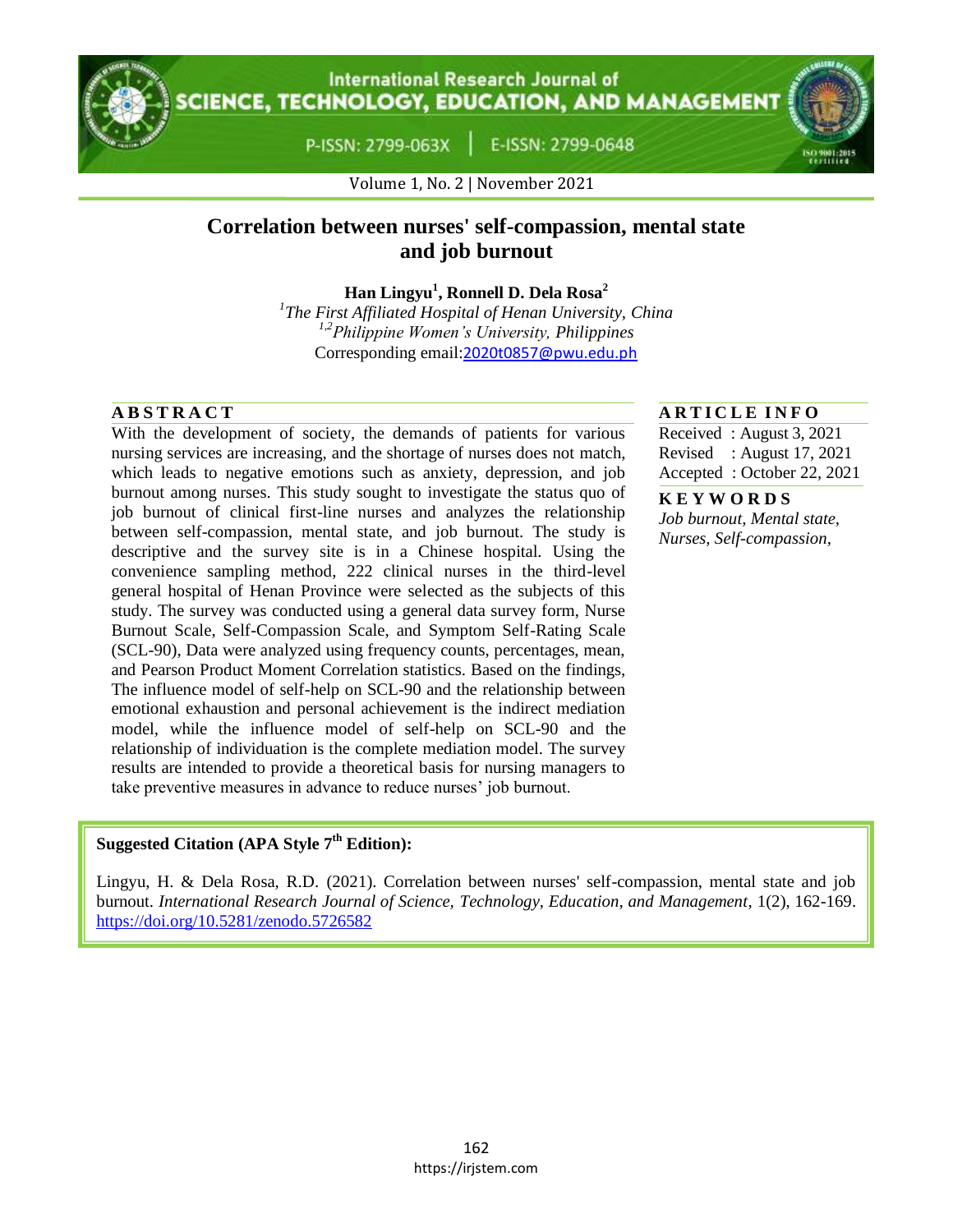# **INTRODUCTION**

With the continuous improvement of economic and social development, the medical care model has also undergone corresponding changes. Modern nursing has gradually changed from a patient-centered and responsible care model to a person-centered holistic care model, namely physical, psychological, and social As well as the four-in-one complete nursing care model of spirituality; at the same time, the in-depth development of high-quality nursing services across the country has improved the quality of nursing care and the level of nursing technology, comprehensively promoted the development of hospital nursing work, and put forward higher requirements for clinical nursing work. In addition to completing the therapeutic work of patients, clinical nurses also need to embody humanistic care in their daily clinical work, improve the level of high-quality nursing services, and increase the satisfaction of patients and their families and the whole society. This is one of the core contents of clinical nursing management.

Although the medical care model is becoming more and more perfect, human health concepts have also improved, people's requirements for work have gradually changed from satisfying material needs to obtaining happiness, satisfaction, and self-realization (Irina, 2020). When there is a significant gap between their ideals and their jobs, it is easy to cause psychological imbalance or even leave (Sallie, 2004). Nurses are an important part of the medical system. However, factors such as poor treatment of Chinese nurses, strained doctor-patient relationship, and long-term work pressure can lead to emotional exhaustion, reduced job accomplishment, job burnout, and strong willingness to quit (Jen, 2019) (Chen, 2019).

Job burnout refers to physical and mental fatigue caused by excessive work pressure in the medical and service industries (Miller, 1989). Nursing work is a high-risk work related to the life and safety of patients. Responses to emergencies during the work process and repeated checks to ensure safety incidents can easily put nurses in a state of high mental stress. Faced with the pain, negativity, and helplessness of patients every day, coupled with the reversed shift system, long hours of work, less value-added space and relatively low wages, nurses are prone to empathy fatigue and psychological burnout feel. Faced with the status quo of nurses' job burnout and mental health problems that need to be solved urgently, it is more difficult to only start with external factors such as changing their own working environment, calling on the society and management personnel to provide social support to reduce nurses' occupational pressure, and it is also difficult for nurses to learn how to follow them. Starting with internal factors, using positive psychological resources to make yourself more actively face work pressure, effectively improve job burnout, and maintain physical and mental health. Some scholars have found that the incidence of job burnout among nursing staff is higher, which is related to the environment and the personal attitude of nurses (Ridley, 2009).

When faced with failure or pain, nurses can actively adjust their personal emotions and express sympathy for themselves. Or empathy, also known as self-compassion (Miller, 2020). Self-compassion refers to the ability of an individual to express sympathy or sympathy for oneself in the face of failure, deficiency or pain (Jones, 2017). Some studies have found that self-compassion can help individuals cope with negative life events and buffer their negative effects (Bluth, 2017). Self-compassion is a psychological concept proposed by the famous American psychologist Neff on the basis of absorbing the essence of Eastern Buddhist culture. Self-compassion contains three components, namely, self-kindness and the universal sexy sense of common humanity), mindfulness. People with high self-compassion rarely adopt negative coping styles when facing their own experiences, such as self-criticism, contemplation, suppressed thinking, and avoidance (Kirkus Reviews, 2020). At the same time, improving personal self-compassion can effectively reduce job burnout. However, there are few studies on the correlation between selfcompassion and job burnout (Vaillancourt, 2020). This study aims to understand the problem of job burnout from three dimensions, explore the relationship between job burnout and mental state, and the role of self-compassion as an intermediary, and provide some ideas and effective interventions for regulating nurses' emotions.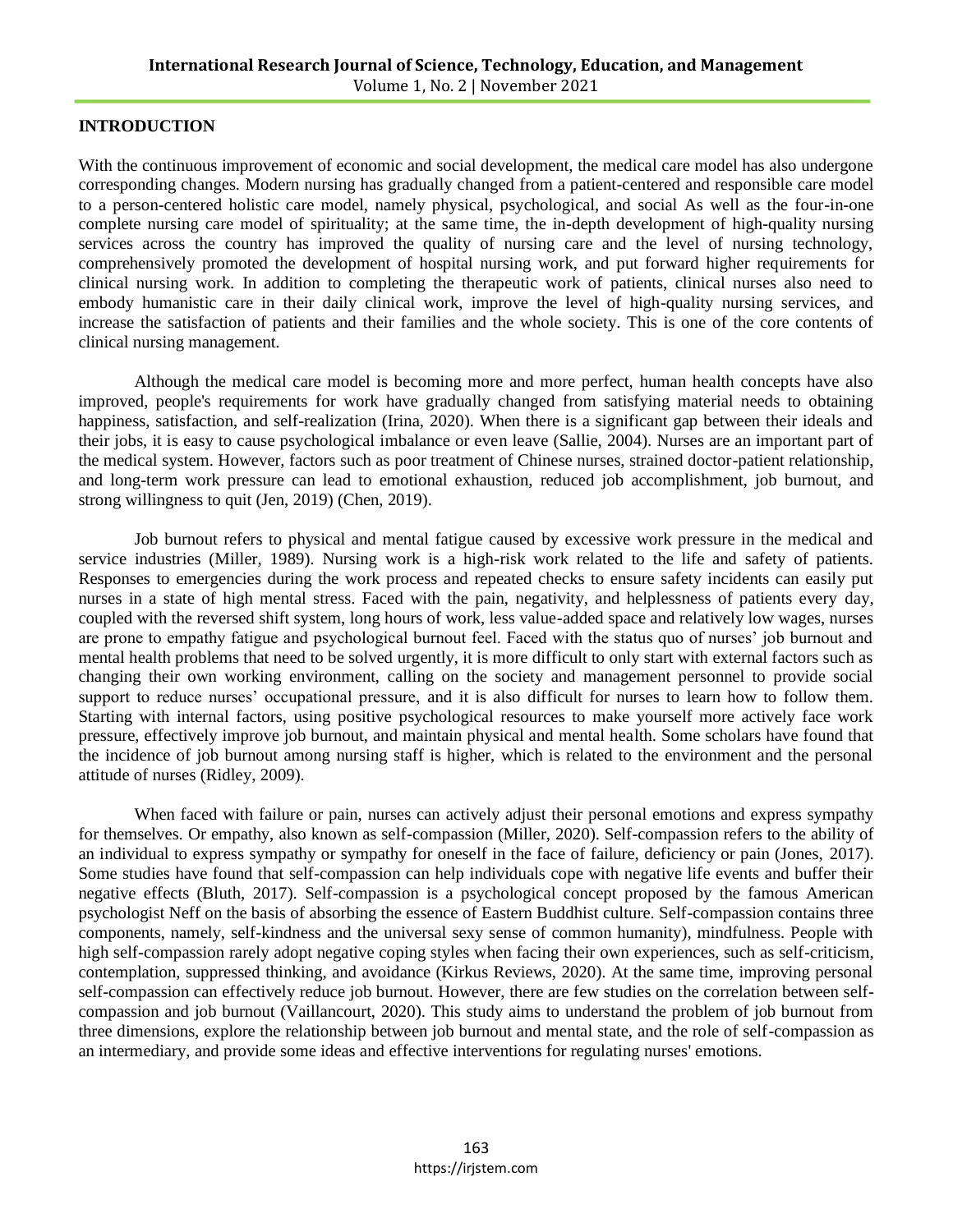# **METHODS**

### **Research Design**

This study used a cross-sectional survey method to investigate the current status of job burnout among clinical first-line nurses, and analyze the relationship between self-compassion, mental state and job burnout.

### **Respondents**

The subjects of this study were 222 nurses in two tertiary general hospitals in Henan Province, China In March 2020, Inclusion criteria: ①Agree to participate in this study; ②Registered nurses who have obtained a nurse's practice certificate; Exclusion criteria: ①Training nurses; ②Nurses who have worked for less than one year; ③Have a continuous leave for more than one month in the first half of the year. All enrolled patients signed an informed consent form. Male: the age of the patient was  $28.47\pm5.96$ , gender: 20 (9.0%) males, 202 (91.0%) females; first degree: technical secondary school 35 (15.8%) There are 146 (65.8%) undergraduates, 41 (18.5%) undergraduates; the highest degree: 3 (1.4%) technical secondary school, 96 (43.2%) junior colleges, 121 (54.5%) undergraduates, and 2 graduate students ( 0.9%) people; nursing age: <3 years 45 (20.3%) people, 3-5 years 28 (12.6) people, 6-10 years 73 (32.9%) people,> 10 years 76 (34.2%) people; marriage Status: 103 (46.4%) without a spouse, 119 (53.6%) with a spouse; Number of children: 109 (49.1%) without children, 57 (25.7%) with 1 child, 56 (25.2%) with 2 or more people.

### **Instrument**

General information questionnaire, including general information of nurses: gender, age, education level and religious beliefs, etc. Nurse Burnout Scale (Ye Zhihong, 2008): This scale is a self-rating scale, including 3 dimensions (emotional exhaustion, depersonalization, and personal accomplishment), 22 items, of which the lowest score 0 points = means it has never happened. The highest is 6 points = occurs or occurs every day, the higher the frequency, the higher the score. Among them, emotional exhaustion (with a score of 0-54) includes a total of 9 items.  $\leq 18$  is considered low, 19-26 is considered moderate, and >26 is considered high. The higher the score, the more serious the emotional exhaustion; depersonalization ( Refers to the cold attitude of nurses towards patients and lack of emotional fatigue) (0-30 points) including 5 items,  $\leq 5$  is low, 6-9 is moderate, >9 is high, the score is more The higher the level, the more serious the lack of work fatigue; personal achievement (0-48 points) includes 8 items, <34 is high, 34-38 is moderate, >38 is low, this item is a reverse score , The lower the score, the lower the sense of personal accomplishment. The internal consistency of the scale Cronbach's  $\alpha$  coefficient is 0.823: Self-Compassion Scale (Chen Jian, 2011). This scale was translated into Chinese version by Chen Jian et al. in 2011 and tested for reliability and validity. A total of 6 dimensions and 26 items are included, of which there are three dimensions: self-judgment, isolation and excessive addiction are scored in reverse, and the remaining dimensions are scored in a positive direction. Using the 5-point Likert scoring method (1=very inconsistent, 2=-nonconforming, 3=average, 4=conforming, 5=very conforming), the higher the score, the higher the degree of selfcompassion. The  $\alpha$  coefficient of the scale is 0.84, and the reliability of each dimension is between 0.51 and 0.70.

Symptom Self-Rating Scale (SCL-90): This scale is currently a method commonly used in mental health measurement in my country (Jin Hua, 1986). A total of 10 factors (ie somatization, obsessive-compulsive disorder, interpersonal sensitivity, depression, anxiety, hostility, horror, paranoia, psychosis, other-eating and sleeping, etc.), 90 items are included. Using the 5-point Likert scoring method, the higher the score, the lower the level of mental health. In clinical practice, a single factor score  $\geq 2$  is often classified as a positive result, which reflects that the teste has moderate or more psychological problems.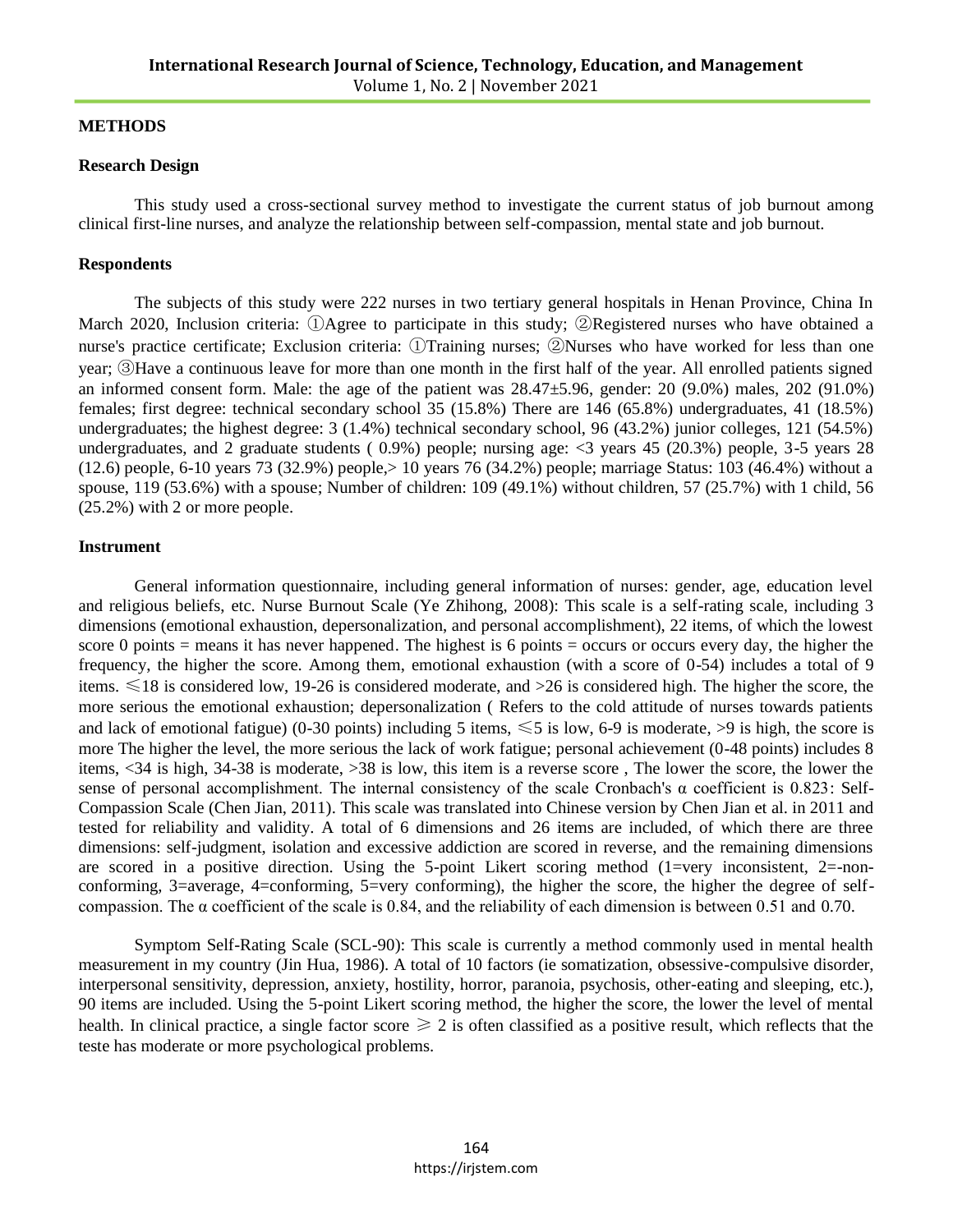#### **Data Gathering Procedures**

The survey was conducted by the researcher himself. Before the survey, the purpose and significance of the research should be introduced, and the requirements for filling in the questionnaire should be explained, so that the respondent should fill it out carefully. Suggestive language. A total of 222 questionnaires were issued in this survey, and 222 were recovered, with a recovery rate of 100%.

#### **Data Analysis**

Use SPSS 22.0 software and process program to carry on statistical analysis to the data. The measurement data were statistically described by mean  $\pm$  standard deviation, and the count data were statistically described by frequency and percentage. P<0.05 was considered statistically significant.

# **RESULTS**

| Channels                   | Score              |            |             | Personal                          |            |       |
|----------------------------|--------------------|------------|-------------|-----------------------------------|------------|-------|
|                            |                    |            |             | Emotional Depersonali accomplishm | Self-      |       |
|                            |                    | exhaustion | ze          | ent                               | esteem     | SCL90 |
| Emotional<br>exhaustion    | $20.81 \pm 14.47$  |            |             |                                   |            |       |
| Depersonalize              | $13.30 \pm 7.74$   | $0.186**$  |             |                                   |            |       |
| Personal<br>accomplishment | $29.93 \pm 12.13$  | $-0.235**$ | $-.0.184**$ |                                   |            |       |
| Self-esteem                | $108.34 \pm 23.89$ | $-0.349**$ | $-0.151*$   | $0.139*$                          |            |       |
| SCL90                      | 124.20±53.36       | $0.236**$  | $0.160**$   | $-0.160*$                         | $-0.225**$ |       |

*Table 1. The job burnout scores of nurses in our hospital (n=222)*

Note: \**P* <0.05, \*\**P* <0.01.

 Table 1 shows that clinical first-line nurses have moderate emotional exhaustion, mild depersonalization, and a high degree of personal accomplishment. Among them, emotional exhaustion is negatively correlated with self-compassion, SCL90 is positively correlated, depersonalization is negatively correlated with self-compassion, and SCL90 is positively correlated, Personal achievement and self-compassion are positively correlated, and SCL90 is negatively correlated.

| Table 2. The moderating effect of self-compassion on workplace violence and |
|-----------------------------------------------------------------------------|
| emotional exhaustion, depersonalization, and personal accomplishment        |

| Dependent variable         | Predictor variable             | B       | SE   | F          | R <sub>2</sub> | $95\%CL$          |
|----------------------------|--------------------------------|---------|------|------------|----------------|-------------------|
| Emotional                  | SCL <sub>90</sub>              | 0.06    | 0.02 | 12.98***   | 0.056          | 0.03, 0.10        |
| exhaustion                 |                                |         |      |            |                |                   |
|                            | Self-esteem                    | $-0.10$ | 0.03 | $11.68***$ | 0.050          | $-0.16, -0.04$    |
|                            | Self-<br>$esteem \times SCL90$ | $-0.19$ | 0.04 | $19.01***$ | 0.148          | $-0.27. -0.11$    |
| Depersonalize              | SCL <sub>90</sub>              | 0.02    | 0.01 | 5.76       | 0.026          | 0.00, 0.04        |
|                            | Self-esteem                    | $-0.10$ | 0.03 | $11.68***$ | 0.050          | $-0.16$ . $-0.04$ |
|                            | Self-<br>$esteem \times SCL90$ | $-0.04$ | 0.02 | $4.51*$    | 0.040          | $-0.09$ , $0.00$  |
| Personal<br>accomplishment | SCL <sub>90</sub>              | $-0.04$ | 0.02 | $5.78*$    | 0.026          | $-0.07$ . $-0.01$ |
|                            | Self-esteem                    | $-0.10$ | 0.03 | $11.68***$ | 0.050          | $-0.16$ . $-0.04$ |

165

https://irjstem.com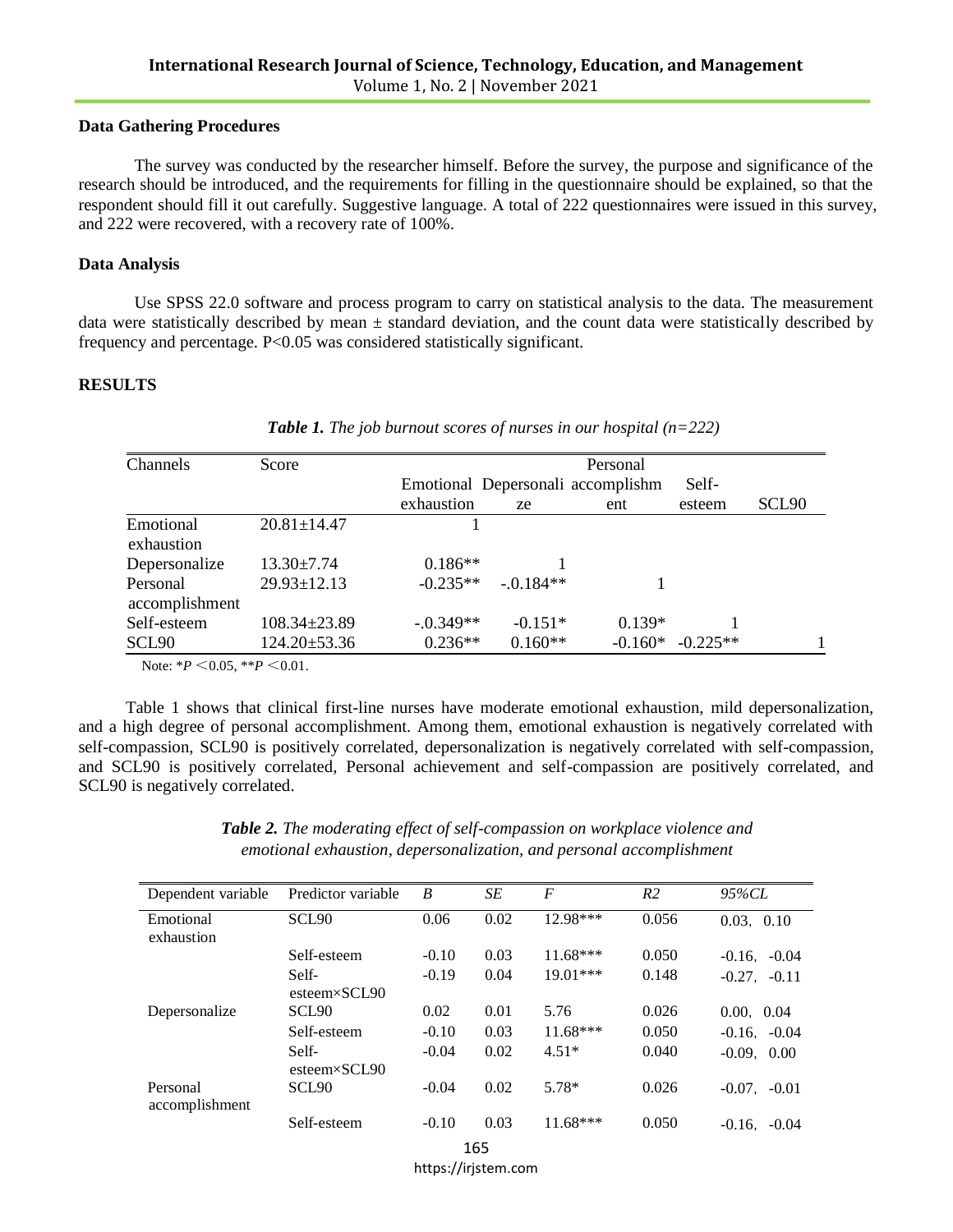#### **International Research Journal of Science, Technology, Education, and Management** Volume 1, No. 2 | November 2021

| Self-        | 0.06 | 0.03 | $4.19*$ | 0.037 | $-0.01$ .<br>0.12 |
|--------------|------|------|---------|-------|-------------------|
| esteem×SCL90 |      |      |         |       |                   |

 Table 2 shows that taking gender, age, education level and religious belief as control variables, SCL-90 is divided into independent variables, self-compassion is divided into moderating variables, and the three dimensions of the job burnout scale are used as dependent variables to conduct the moderating effect test in turn. The results found that after controlling for demographic variables, the total effect of SCL-90 total score on emotional exhaustion was 0.06, 95% CI: 0.03-0.10, direct effect was 0.05 (P<0.05), and indirect effect was 0.02; the total effect of SCL-90 total score on depersonalization is 0.02, 95%CI: 0.00-0.04, the direct effect is 0.02 (P>0.05), the indirect effect is 0.01; the total score of SCL-90 is on the sense of personal achievement The total effect is -0.04, 95%CI:  $-0.07-0.01$ , the direct effect is  $-0.03$  (P<0.05), and the indirect effect is  $-0.01$ . Therefore, the model of the influence of self-compassion on the relationship between SCL-90 and emotional exhaustion and personal accomplishment is an indirect mediation model, and the model of the influence of self-compassion on SCL-90 and depersonalization relationship is a complete mediation model. See.

# **DISCUSSIONS**

#### **The Relationship between Job Burnout and Self-Compassion**

This study found that clinical first-line nurses have moderate emotional exhaustion, mild depersonalization and a high sense of personal accomplishment. The emotional exhaustion dimension score is  $20.81 \pm 14.47$ , the depersonalization dimension score is  $13.30\pm7.74$ , and the personal accomplishment score is  $29.93\pm12.13$ . Emotional exhaustion and depersonalization are negatively correlated with patients' self-compassion, and personal accomplishment is positively correlated with self-compassion. This is consistent with previous studies. People with a higher level of self-compassion have lower levels of job burnout (Ruiz-Fernández, 2021). The results of this study have been investigated and applied in other populations (Maxwell-Jones, 2021) (Fiery, 2016). Therefore, nursing managers can take measures to improve the self-compassion ability of nursing staff, such as regularly holding seminars, training, organizing nursing staff to go out and play, etc., so as to reduce job burnout.

#### **The Relationship between SCL-90 and Self-Compassion**

This study found that nurses' self-compassion is at the upper-middle level. Self-compassion can effectively improve the individual's mental and physical health, protect the individual from negative events such as anxiety, depression, failure and frustration, improve psychological quality, and inspire individuals Potential. People with a high level of self-compassion have less negative coping style of thinking when they experience negative emotions from the outside world(María D, 2021), and can adjust their emotions in time to adapt to changes in the outside world(Finlay-Jones, 2017). It is suggested that nursing managers should take measures to improve the level of selfcompassion of nurses, so that nurses can quickly adjust to the negative emotions in daily life and work.

# **The Relationship between SCL-90 and Job Burnout**

Occupational burnout is currently a public health problem and an important factor in measuring the mental health of nurses in employment (Al Sabei, 2020). This study found that the job burnout of nursing staff is at a moderate level. These bad mental emotions will affect the nurse's clinical work status, affect the safety of patients, reduce work efficiency, and easily cause adverse events (Van Bogaert, 2014). Therefore, nursing managers should discover the nurse's bad emotions in time. Deal with it early.

# **The Mediating Role Self-Compassion**

This study found that the degree of self-compassion of nurses was negatively correlated with job burnout and SCL-90. That is to say, the higher the level of self-compassion of nurses, the lower their job burnout score and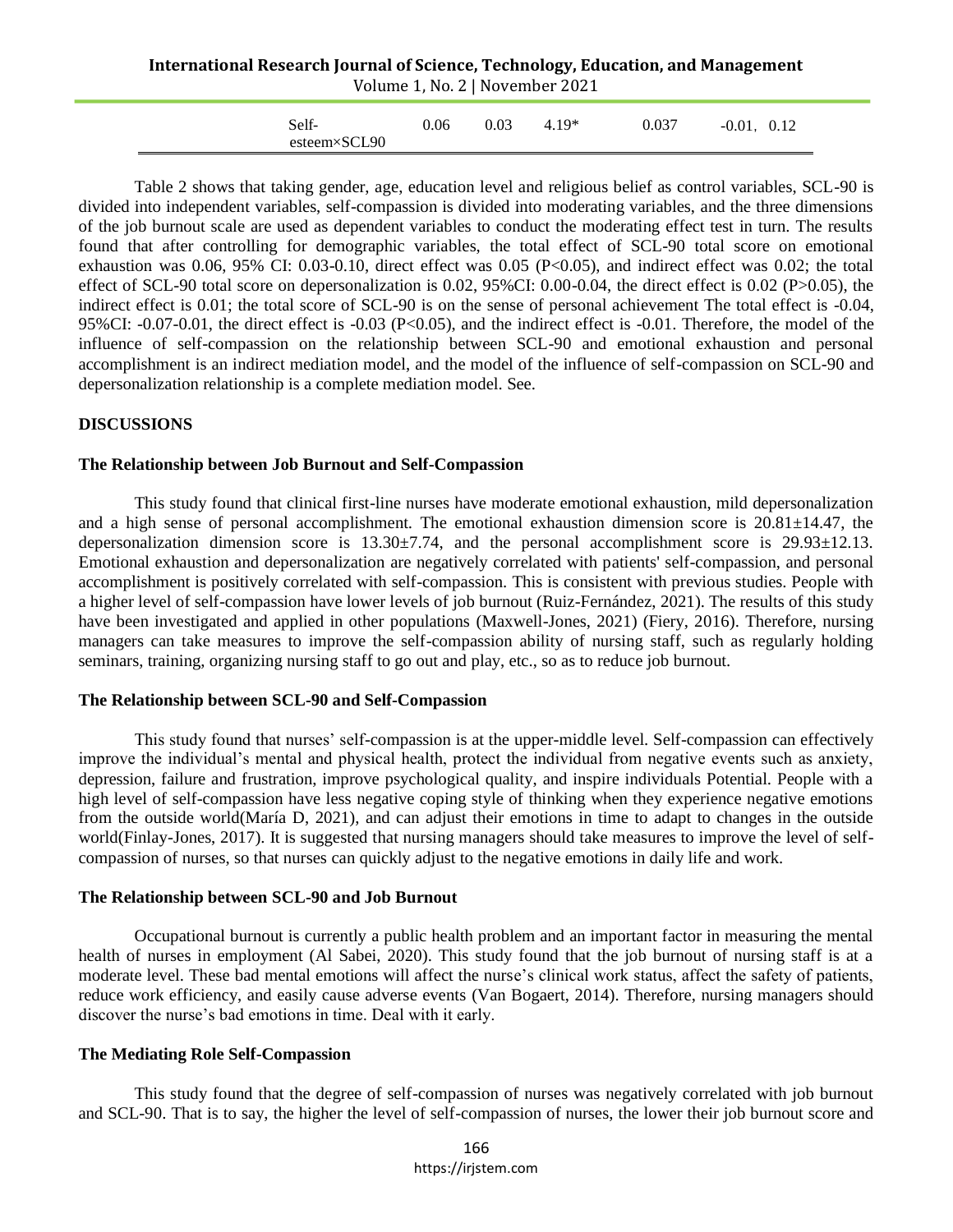# **International Research Journal of Science, Technology, Education, and Management** Volume 1, No. 2 | November 2021

the healthier their mental health. The model of the influence of self-compassion on the relationship between SCL-90 and emotional exhaustion and personal accomplishment is an indirect mediation model, and the model of the influence of self-compassion on SCL-90 and the depersonalization relationship is a complete mediation model. Self-compassion is a positive attitude towards self, which can quickly change emotions, face difficulties and pains, and face them with a tolerant attitude (Zak Gur, 2021). The current medical environment is tight, and people's requirements for nursing services are getting higher and higher (Abid Hussain, 2020). However, in the actual clinical process of nursing staff, in addition to completing their own jobs, they also have to face pressure from family, scientific research, promotion and other aspects, which are prone to job burnout (Pearce Lynne, 2021). Then it produces negative emotions, showing bad emotions such as indifference and indifference, loss of enthusiasm for work, loss of patience with patients, emotional exhaustion and a sense of isolation. People with high selfcompassion have more adaptive emotion regulation strategies and coping styles [\(Kirkus Reviews,](https://www.proquest.com/pubidlinkhandler/sng/pubtitle/Kirkus+Reviews/$N/756406/DocView/2353425282/fulltext/1EE5E6D17D0B4694PQ/7?accountid=38643) 2020), have a positive evaluation and understanding of themselves, and can connect their own setbacks and encounters with others, thereby reducing loneliness.

Strengthening nurses' self-compassion ability plays an important role in dealing with their own emotional problems, and the level of nurses' self-compassion ability directly affects the nurse-patient relationship (Walker, 2009). Therefore, it is necessary to increase the training of nurses' self-compassion ability, raise the level of selfcompassion of nursing staff, give full play to their ability to deal with frustrations and difficulties encountered in life and work, and to deal with negative emotions, reduce negative emotions, and improve work enthusiasm. Nursing managers should pay attention to the psychological problems of front-line clinical nurses and give corresponding help. Help nurses learn to manage stress, regulate bad emotions, and improve physical and mental health. You should face your emotions correctly. You should not blindly avoid negative emotions. You should find suitable ways to release your stress and bad emotions. If you can't deal with it, you should seek help in time. As a nursing manager, one should not only care about the health of the patient, but also the physical and mental health of the nurse.

# **CONCLUSION AND RECOMMENDATION**

The level of self-compassion and mental health of clinical nurses needs to be improved. Self-compassion stems from the development of positive psychology. The proposal of self-compassion provides new ideas for the development of nurses' mental health in our country. Nursing managers can improve nursing staff. Level of selfcompassion to improve the mental health of nurses. Nursing managers in hospitals should carry out regular psychological training to detect job burnout of nursing staff in advance, and pay more attention to nursing staff in high-risk departments, and take measures in advance to provide psychological care to improve the mental health of nursing staff and promote the quality and safety of hospital care and patient safety.

# **LIMITATIONS**

This study investigated two hospitals in Kaifeng City, Henan Province, China. The surveyed hospitals were too few, and the survey was conducted in only one area, and the results were limited. The next step will be to expand the sample size to verify the survey results.

# **ACKNOWLEDGEMENT**

The authors would like to express our gratitude to our colleagues who agreed to participate in the study. Thank you also to the Health Commission of Henan Province, China for the overwhelming support this research project numbered Wjlx2020449.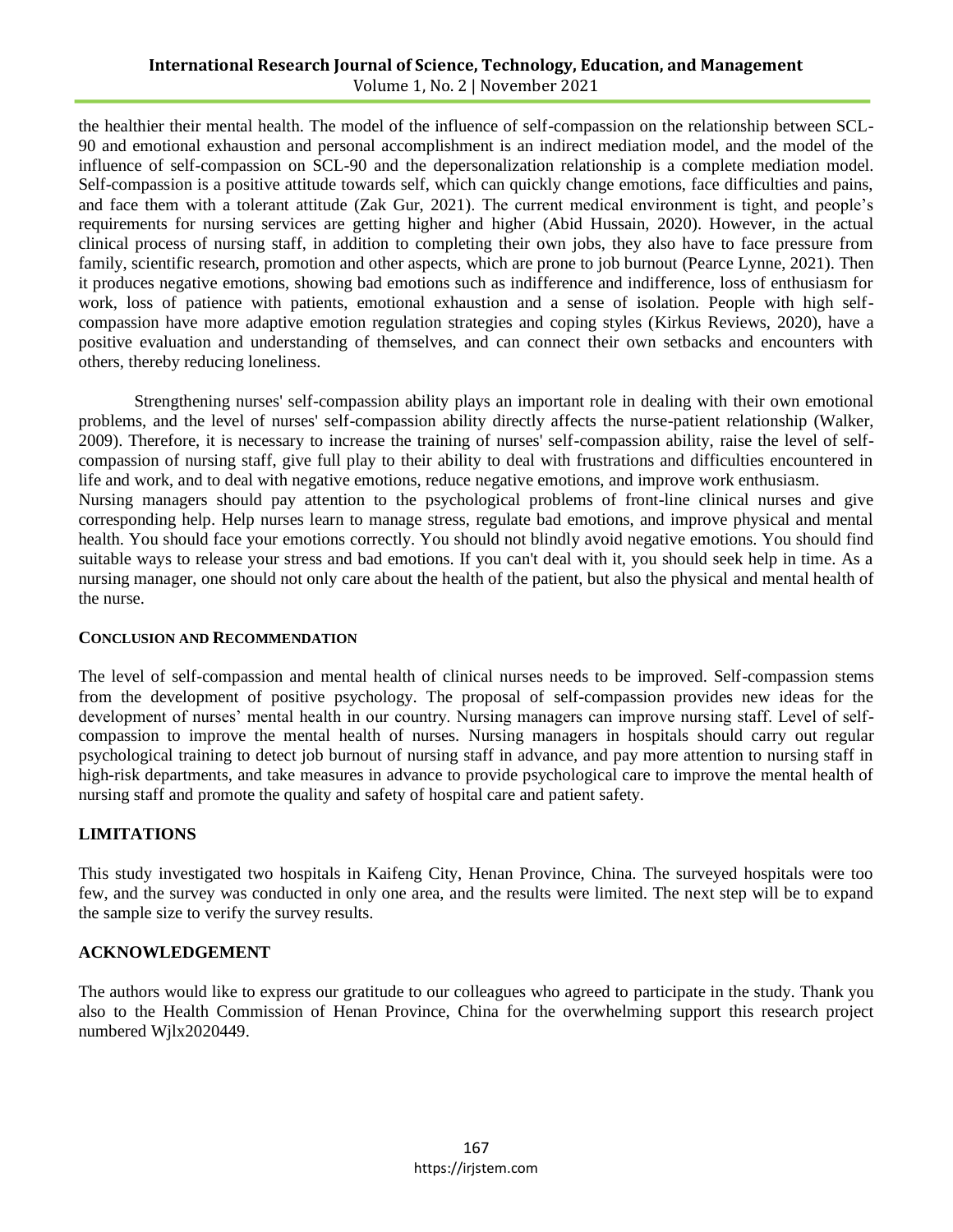# **REFERENCES**

- Abid, H. (2020). Patient Satisfaction with Healthcare Services of Public Hospitals in Outpatient Departments (OPDs) and Policy Implications.
- Al, S., Dawood, S. Leodoro, Ross, L.J., Miner, A., Suja, K., Alaa, A., Masroori, A., Fatma & Al Hashmi, N. (2020). Nursing Work Environment, Turnover Intention, Job Burnout, and Quality of Care: The Moderating Role of Job Satisfaction. Journal of Nursing Scholarship, 52(1), 95-104. <http://dx.doi.org/10.1111/jnu.12528>
- Bluth, K. & Eisenlohr-Moul, T. (2017). Response to a mindful self-compassion intervention in teens: A withinperson association of mindfulness, self-compassion, and emotional well-being outcomes. *Journal of Adolescence*, 57, 108. Out of Love: Finding Your Way Back To Self-Compassion. (2020). Kirkus Reviews, <https://www.proquest.com/trade-journals/out-love/docview/2353425282/se-2?accountid=38643>
- Chen, Y., Yue-Liang, L., Wei-Shan, C., Nai-Yun Cheng, Ho, J. & Judith Shu-Chu Shiao. (2019). Patient–Nurse Ratio is Related to Nurses' Intention to Leave Their Job through Mediating Factors of Burnout and Job Dissatisfaction. *International Journal of Environmental Research and Public Health*, 16(23). <http://dx.doi.org/10.3390/ijerph16234801>
- Fiery, M.F. (2016). Exploring the impacts of self-compassion and psychological flexibility on burnout and engagement among animal shelter staff: A moderator analysis of the job demands-resources framework and a randomized controlled field trial of a brief self-guided online intervention (Order No. 10245438). ABI/INFORM Global. (1868419031). [https://www.proquest.com/dissertations-theses/exploring-impacts](https://www.proquest.com/dissertations-theses/exploring-impacts-self-compassion-psychological/docview/1868419031/se-2?accountid=38643)[self-compassion-psychological/docview/1868419031/se-2?accountid=38643](https://www.proquest.com/dissertations-theses/exploring-impacts-self-compassion-psychological/docview/1868419031/se-2?accountid=38643)
- Finlay-Jones, A., Kane, R. & Rees, C. (2017). Self-Compassion Online: A Pilot Study of an Internet-Based Self-Compassion Cultivation Program for Psychology Trainees. *Journal of Clinical Psychology*, 73(7), 797-816.
- Finlay-Jones, A., Kane, R., & Rees, C. (2017). Self-Compassion Online: A Pilot Study of an Internet-Based Self-Compassion Cultivation Program for Psychology Trainees. Journal of Clinical Psychology, 73(7), 797-816. <http://dx.doi.org/10.1002/jclp.22375>
- Hua J, Wenyuan W, Mingyuan Z. (1986). Preliminary analysis of SCL-90 assessment results of Chinese normal people. *Chinese Journal of Nervous and Mental Diseases*, (05): 260-263. <https://kns.cnki.net/kcms/detail/detail.aspx?FileName=ZSJJ198605002&DbName=CJFQ1986>
- Irina, M. Z. (2020). The Right Toto Happiness of Citizens and the Improvement of the Quality of Urban Life. *Union of Jurists of Romania. Law Review*, X(X (2).
- Jian C, Yan Liangshi Y, Lihua Z. (2011). The reliability and validity of the Chinese version of the Self-Compassion Scale. *Chinese Journal of Clinical Psychology*, 19(06): 734-736. <https://kns.cnki.net/kcms/detail/detail.aspx?FileName=ZLCY201106007&DbName=CJFQ2011>
- Jiang, H., Ma, L., Gao, C., Li, T., Huang, L. & Huang, W. (2017). Satisfaction, burnout and intention to stay of emergency nurses in Shanghai. *Emergency Medicine Journal*: EMJ, 34(7), 448. <http://dx.doi.org/10.1136/emermed-2016-205886>
- María D Ruizi.org/10.1136/emermed-2016-205886-2016-205886" 2017). Satisfaction, bonaía D R Máximo J Sánchez - Ruiz & Ángela M Ortega Sánchez - Ruized-2016-205886-2016-205886" 2017). Satisfaction, burnout and intention to stahealthcare professionals during COVID - 19 crisis in Spain. Research in Nursing & Health, 44(4), 620-632.<http://dx.doi.org/10.1002/nur.22158>
- Maxwell-Jones, R., Edwards, A. & Knutton, N. (2021). Burnout in Professional Psychotherapists: Relationships with Self-Compassion, Work–Life Balance, and Telepressure. International Journal of Environmental Research and Public Health, 18(10), 5308.
- Miller, K.I., Zook, E.G. & Beth, H.E. (1989). Occupational Differences In The Influence Of Communication On Stress And Burnout In The Workplace: Burnout: Causes, Consequences, And Communication Burnout And Communication: *Management Communication Quarterly*: McQ (1986-1998), 3(2), 166. [https://www.proquest.com/scholarly-journals/occupational-differences-influence](https://www.proquest.com/scholarly-journals/occupational-differences-influence-communication/docview/232857585/se-2?accountid=38643)[communication/docview/232857585/se-2?accountid=38643.](https://www.proquest.com/scholarly-journals/occupational-differences-influence-communication/docview/232857585/se-2?accountid=38643)